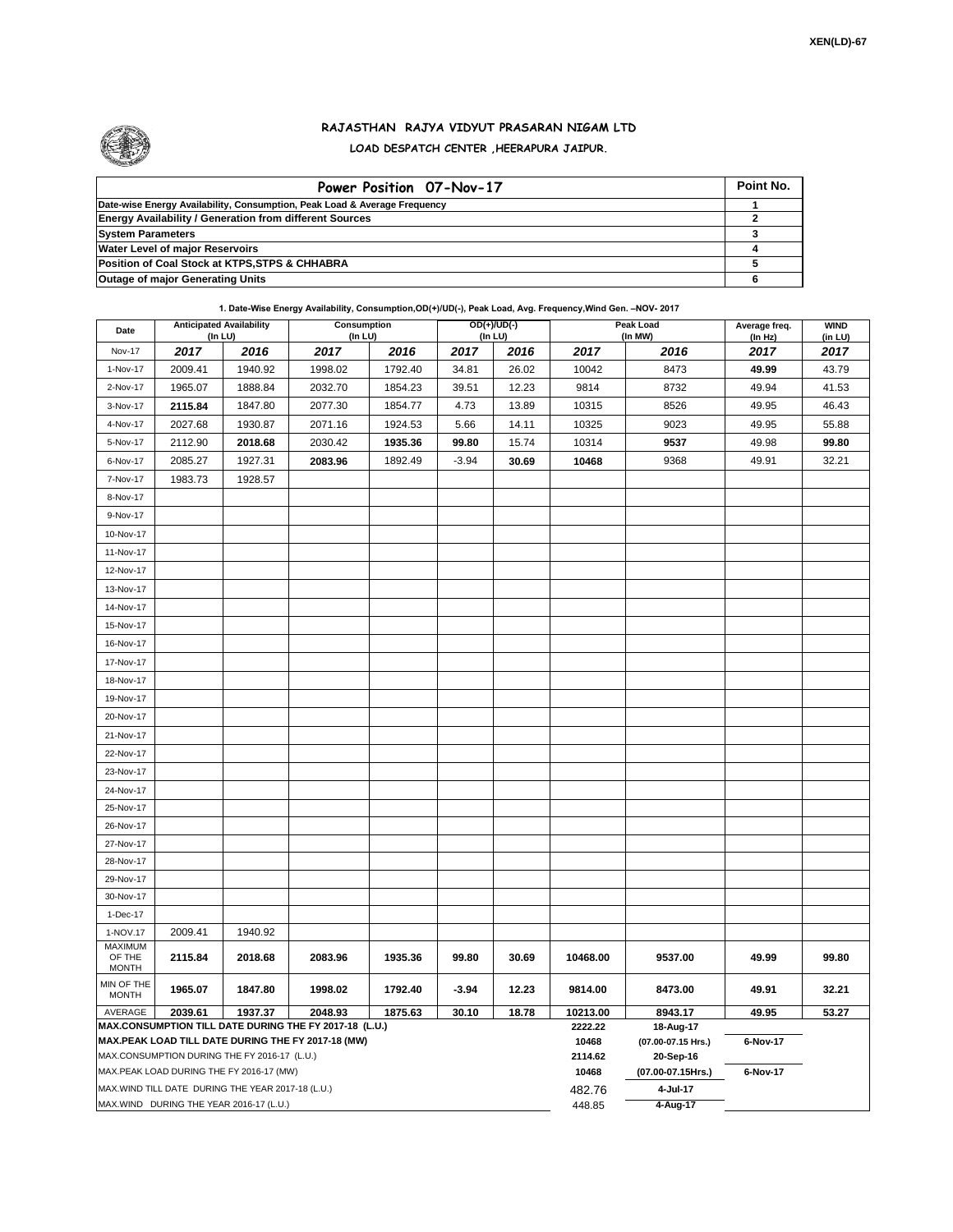## **2.Anticipated Availability/Generation From Different Sources**

| (In LU)        |                                                                  |                    |                    |                    |  |  |  |  |  |
|----------------|------------------------------------------------------------------|--------------------|--------------------|--------------------|--|--|--|--|--|
| S.No.          | Sources Available to Rajasthan / Installed                       | Prior              | Prior              | Actual             |  |  |  |  |  |
|                | Capacity as on 30.09.2016                                        | assessment of I    | assessment of      | Energy             |  |  |  |  |  |
|                | (In MW)                                                          | Avail. For next    | Avail.             | Received           |  |  |  |  |  |
|                |                                                                  | Dav                | 6-Nov-17           |                    |  |  |  |  |  |
| 1              | KTPS (1240/1240)                                                 | 271.00             | 271.00             | 254.43             |  |  |  |  |  |
| $\overline{2}$ | STPS (1500/1500)                                                 | 110.00             | 110.00             | 100.05             |  |  |  |  |  |
| 3              | DHOLPUR GAS CCPP (330/330)                                       | 0.00               | 0.00               | 0.00               |  |  |  |  |  |
| 4<br>5         | RAMGARH (273.5/273.5)<br>RAPP-A(200/200)                         | 41.00<br>41.00     | 41.00<br>41.00     | 39.18<br>42.08     |  |  |  |  |  |
| 6              | MAHI (140/140)                                                   | 0.00               | 0.00               | 1.63               |  |  |  |  |  |
| 7              | CHAMBAL (RPS+JS) (135.5/271)                                     | 38.62              | 38.62              | 42.64              |  |  |  |  |  |
| 8              | GIRAL LIGNITE (250/250)                                          | 0.00               | 0.00               | 0.00               |  |  |  |  |  |
| 9              | CHHABRA TPS 1000/1000)<br>ADANI (TPS) + KALISINDH (TPS)          | 174.00             | 221.00             | 312.38             |  |  |  |  |  |
| 10             | (1200+1200/1320+1200)                                            | 420.00             | 420.00             | 367.73             |  |  |  |  |  |
| 11             | WIND FARM (3980.40/4119.15)                                      | 24.50              | 38.00              | 32.21              |  |  |  |  |  |
| 12             | SOLAR POWER(737.70/1295.70)                                      | 0.00               | 0.00               | 0.00               |  |  |  |  |  |
| 13             | CAPTIVE POWER PLANTS                                             | 0.00               | 0.00               | 0.00               |  |  |  |  |  |
| 14<br>15       | REGIONAL (INTRA STATE) O.A. (VLTPS)<br><b>OPEN ACCESS</b>        | 0.00<br>16.06      | 0.00<br>21.87      | 0.00<br>21.82      |  |  |  |  |  |
| 16             | BIOMASS - (101.95/119.25)                                        | 4.00               | 6.00               | 3.92               |  |  |  |  |  |
| 17             | BARSINGHSAR LTPS(250/250)                                        | 53.00              | 53.00              | 52.11              |  |  |  |  |  |
| 18             | RAJWEST (1080/1080)                                              | 172.00             | 172.00             | 170.09             |  |  |  |  |  |
|                | <b>TOTAL (A): 1-18</b>                                           | 1365.18            | 1433.49            | 1440.27            |  |  |  |  |  |
| 19             | <b>BBMB COMPLEX</b><br>a) BHAKRA(230.79/1516.3)                  | 20.92              | 20.85              | 20.74              |  |  |  |  |  |
|                | b) DEHAR (198/990)                                               | 9.96               | 9.94               | 9.96               |  |  |  |  |  |
|                | c) PONG (231.66/396)                                             | 23.50              | 23.69              | 23.78              |  |  |  |  |  |
|                | TOTAL: a TO c                                                    | 54.38              | 54.48              | 54.48              |  |  |  |  |  |
| 20             | <b>CENTRAL STATIONS</b>                                          |                    |                    |                    |  |  |  |  |  |
|                | d) SINGRAULI (300/2000)<br>e) RIHAND<br>(310.24/3000)            | 88.88<br>121.56    | 88.18<br>120.26    | 88.56<br>121.46    |  |  |  |  |  |
|                | f) UNCHAHAR-I(20/420)                                            | 2.72               | 2.27               | 2.33               |  |  |  |  |  |
|                | g) UNCHAHAR-II& III(61/630)                                      | 23.65              | 20.03              | 19.66              |  |  |  |  |  |
|                | h) INDIRA GANDHI STPS(JHAJHAR) 0.00/1500)                        | 0.00               | 0.00               | 0.00               |  |  |  |  |  |
|                | i) NCTPS DADRI St-II (43.22/980) + DADRI-TH                      | 18.48              | 13.08              | 11.56              |  |  |  |  |  |
|                | j) DADRI GAS (77/830)<br>(83.07/419)<br>k) ANTA                  | 3.04<br>0.00       | 3.19<br>0.00       | 3.18<br>0.00       |  |  |  |  |  |
|                | I) AURAIYA<br>(61.03/663)                                        | 0.00               | 0.00               | 0.00               |  |  |  |  |  |
|                | m) NAPP<br>(44/440)                                              | 9.62               | 9.60               | 9.60               |  |  |  |  |  |
|                | n) RAPP-B<br>(125/440)                                           | 0.00               | 33.93              | 33.93              |  |  |  |  |  |
|                | o) RAPP-C<br>(88/440)<br>p) SALAL<br>(20.36/690)                 | 20.34<br>0.90      | 20.34<br>1.00      | 20.34<br>0.95      |  |  |  |  |  |
|                | q) URI<br>(70.37/720)                                            | 2.68               | 2.73               | 2.85               |  |  |  |  |  |
|                | r) TANAKPUR (10.86/94)                                           | 1.19               | 1.19               | 1.19               |  |  |  |  |  |
|                | s) CHAMERA - (105.84/540)                                        | 3.18               | 3.18               | 3.18               |  |  |  |  |  |
|                | t) CHAMERA-II (29.01/300)                                        | 1.79               | 1.74               | 1.79               |  |  |  |  |  |
|                | u) CHAMERA-III (25.21/231)<br>v) DHAULIGANGA (27/280)            | 1.26<br>1.74       | 1.26<br>1.77       | 1.26<br>1.77       |  |  |  |  |  |
|                | w) DULHASTI (42.42/390)                                          | 5.44               | 5.44               | 5.44               |  |  |  |  |  |
|                | x) SEWA (13/120)                                                 | 0.39               | 0.39               | 0.39               |  |  |  |  |  |
|                | y) NJPC (112.00/1500)+RAMPUR(31.808/412.02)                      | 10.10              | 10.58              | 10.10              |  |  |  |  |  |
|                | z) TEHRI (75/1000)                                               | 4.76               | 4.76               | 4.63               |  |  |  |  |  |
|                | aa) KOTESHWR (33.44/400) + PARBATI3 (56.73/520)                  | 4.02               | 4.02               | 6.70               |  |  |  |  |  |
|                | ab) TALA<br>ac) MUNDRA UMPP (380/4000)                           | 1.09<br>70.56      | 1.09<br>70.56      | 1.13<br>69.97      |  |  |  |  |  |
|                | ad) SASAN (372/3960)                                             | 88.56              | 88.32              | 88.32              |  |  |  |  |  |
|                | ae) FRKKA+KHLGN+TLCHR (70.18/3940)                               | 29.49              | 27.55              | 26.21              |  |  |  |  |  |
|                | af) URS POWER(DADRITH-I)                                         | 0.00               | 0.00               | 0.00               |  |  |  |  |  |
|                | TOTAL SCHEDULE(a TO af)                                          | 569.81             | 590.94             | 590.96             |  |  |  |  |  |
|                | LOSSES<br><b>NET SCHEDULED</b>                                   | $-26.97$<br>542.84 | $-28.61$<br>562.33 | $-31.15$<br>559.81 |  |  |  |  |  |
| 21             | BILATERAL (REG.) EXCL. BANKING                                   | 5.65               | 5.65               | 5.65               |  |  |  |  |  |
| 22             | BANKING                                                          | 16.00              | 16.04              | 16.00              |  |  |  |  |  |
| 23             | BILATERAL(INTER-REG.). EXCLUDING (ISOA &                         | 108.63             | 112.87             | 112.73             |  |  |  |  |  |
| 24             | BANKING)<br>INTER STATE OPEN ACCESS (BILATERAL+IEX)              | $-16.06$           | $-21.87$           | $-21.82$           |  |  |  |  |  |
|                |                                                                  |                    |                    |                    |  |  |  |  |  |
| 25             | <b>INDIAN ENERGY EXCHANGE</b>                                    | $-38.50$           | $-24.74$           | $-24.74$           |  |  |  |  |  |
|                | <b>TOTAL(B): (19 TO 25)</b><br>TOTAL GENERATION (A +B) : 1 TO 25 | 618.55             | 651.79             | 647.63<br>2087.90  |  |  |  |  |  |
|                | OVER DRAWAL (+)/UNDER DRAWAL (-)                                 |                    |                    | $-3.94$            |  |  |  |  |  |
|                | <b>GRAND TOTAL</b>                                               | 1983.73            | 2085.27            | 2083.96            |  |  |  |  |  |
|                | <b>LAST YEAR</b>                                                 | 1928.57            | 1927.31            | 1892.48            |  |  |  |  |  |